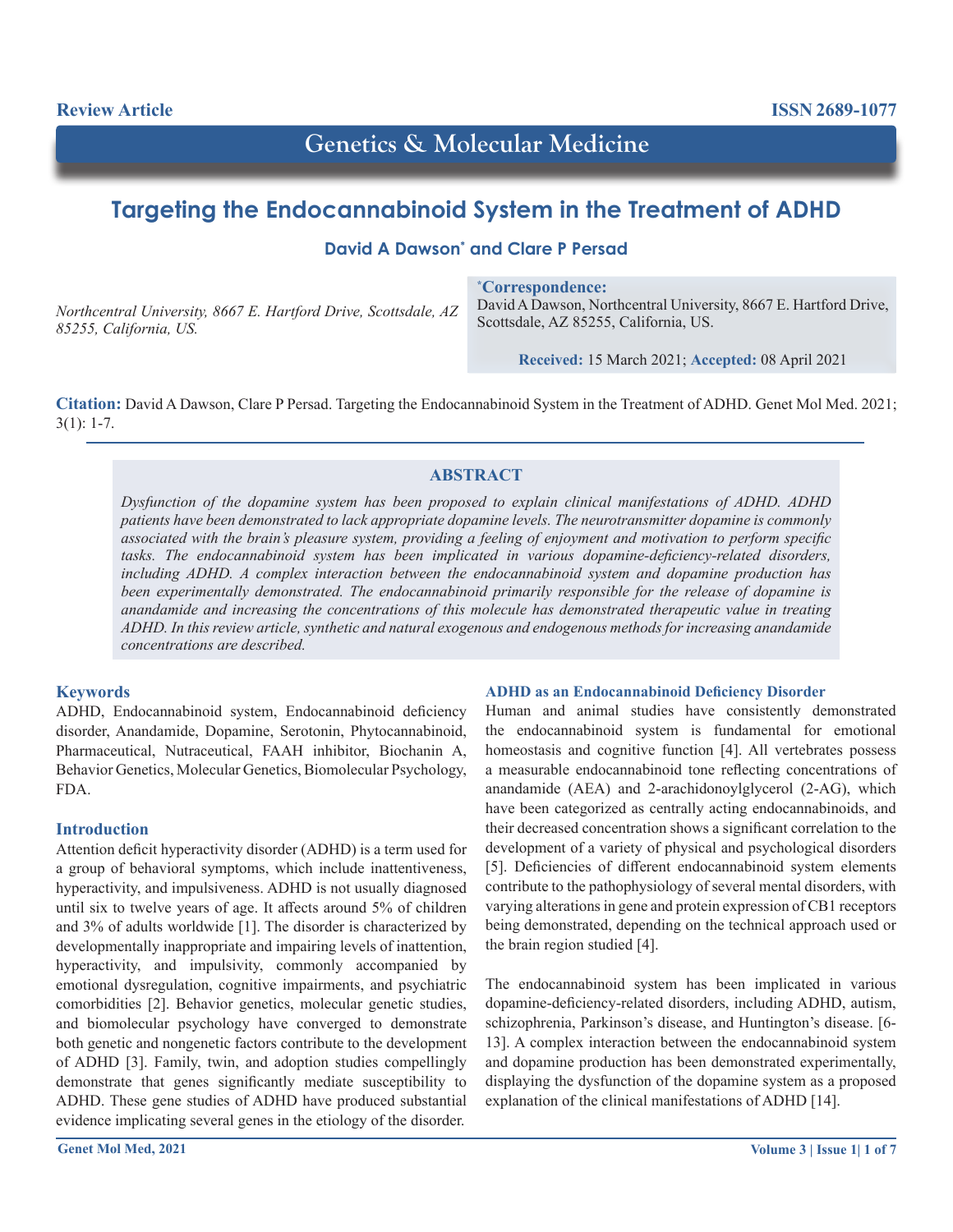#### **Pharmaceutical Approaches to Treating ADHD**

Typically, the first course of treatment for ADHD is a prescription for an amphetamine (Adderall) or methylphenidate (Ritalin). Dexedrine is twice as potent as Ritalin, a better-known stimulant, and second only to Ritalin in treating ADHD. However, because the PDR lists Dexedrine under "Diet Control" medications, many insurance companies will not cover Dexedrine to treat ADHD [15]. While all these pharmaceutical options are addictive and produce a host of unpleasant side effects involving the cardiovascular and central nervous systems, gastrointestinal problems, pituitary dysfunction, blood pressure problems, anxiety, headaches, delayed growth, and nausea, they are considered viable treatment options because they activate the release of dopamine, the key chemical in the brain's reward center [16]. Dopamine is commonly linked with the brain's pleasure system, providing a feeling of enjoyment and motivation to perform specific tasks [17]. ADHD patients have been confirmed to lack appropriate dopamine levels, which allows for the experience of a sense of reward and motivation [18]. An overwhelming body of neurochemical evidence unequivocally demonstrates that specific phytocannabinoids increase anandamide concentrations, the endocannabinoids responsible for releasing dopamine [19-24]. Since the discovery of the endocannabinoid system in 1992, extensive anecdotal evidence, survey data, research studies validate that increasing the level of the endocannabinoid anandamide can directly help with not only the side effects of Adderall but also symptoms of ADHD through the direct release of dopamine [20,24-25].

#### **Second Line of Pharmaceutical Medications**

While stimulants are the first-line medication in the psychopharmacological treatment of attention-deficit hyperactivity disorder, 10% to 30% of all children and adults with ADHD either do not respond well, or do not tolerate treatment with stimulants, or demonstrate adverse side effects that are pharmacologically treated with antidepressants such as Zoloft, Paxil, and Prozac [27]. Atomoxetine was the first non-stimulant approved for treating ADHD in the United States by the Food and Drug Administration and is marketed as a good alternative for people who cannot tolerate or do not experience the desired effects of stimulant medications. However, there are critical safety concerns about this ADHD drug being implicated in sudden cardiac death and suicidal behavior [27].

#### **Competing Approaches for Treating ADHD**

Pharmaceutical and nutraceutical approaches for enhancing dopamine levels to treat ADHD compete in remarkable ways. Pharmaceuticals have the disadvantage of iatrogenic effects, often resulting from the body's inability to degrade the synthetic molecules of which they are composed. The psychotropic effects produced by synthetic amphetamines have the advantage of claiming FDA approval. Nutraceuticals have the advantage of being natural, providing them some biomolecular superiority. Because they are natural, nutraceuticals have the disadvantage of being unpatentable and cannot be considered for FDA approval [28]. Since the FDA's inception, the public has been conditioned to accept FDA approved medications are safe; however, this

**Genet Mol Med, 2021 Volume 3 | Issue 1| 2 of 7**

perception is being questioned as adverse effects of FDA-approved treatments are increasingly exposed [29].

Shortly after the endocannabinoid system was discovered, Fatty acid amide hydrolase (FAAH) was demonstrated to be the enzyme that degrades anandamide, the dopamine-releasing endocannabinoid [30]. At that time, molecular engineers began studying FAAH as a target for pharmaceuticals because controlling FAAH levels may yield some of the same health effects that excite clinicians about the potential for phytocannabinoid-based medicines. Synthetic cannabinoids work by inundating the system with molecules structurally similar to THC and other phytocannabinoids [31]. Medicines that inhibit the body's manufacture of FAAH are confirmed to have a comparable effect by exploiting the level of deficient endocannabinoids in the central nervous system. If the deficiency is in anandamide, reduced FAAH results in increased concentrations of anandamide [29].

#### **Adverse Effects of Synthetic FAAH Inhibitors**

Raising the endocannabinoid concentrations by impeding FAAH and additional catabolic enzymes, rather than controlling exogenous agents, is conjectured to reduce cannabinoid-like adverse events attributed to the intromission of a particular phytocannabinoid [32]. Synthetic FAAH inhibitors display neurological side effects not manifested by the biologic, including impairment of cognition, motor functions, and a predisposition to psychoses, especially when these agents are used for long-term treatment [1,33].

The creation of potent and safe synthetic FAAH inhibitors has been hindered by their harmful side effects [34]. On July 9, 2015, Biotrial research organization initiated human test trials of the synthetic FAAH inhibitor BIA 10-2474 by recruiting 128 healthy volunteers, consisting of men and women aged 18 to 55 [35]. The study involved a three-stage design, with 90 participants intromitting the medicine throughout the trial's initial stages. No serious adverse events were reported. The study participants stayed at Biotrial's treatment center for two weeks, undergoing tests, and the pharmaceutical was intromitted for ten days. Starting on January 7, 2016, six male volunteers received doses by mouth in the third stage. On January 10, the first volunteer was hospitalized, became brain dead, and died a week later. The other five volunteers were also hospitalized. Four suffered injuries, including severe necrotic and hemorrhagic lesions as displayed on brain MRIs. The trial was discontinued on January 11, 2016. Three of the four men displayed neurological indicators detrimental enough to paint a picture to fear that there would be an irreversible handicap even in the best scenario [35].

Magnetic-resonance-imaging scans revealed bleeding and dying tissue deep within the brain [35]. Many questions remain unanswered, particularly the biomolecular mechanism causing the participants' injuries. This clinical trial's devastating result led to a scramble of scientists suggesting various accounts as to the origin of the deadly adverse effects from the synthetic FAAH inhibitor. It has been proposed that the adverse effects may come from its binding to unknown off-targets. However, few methods exist to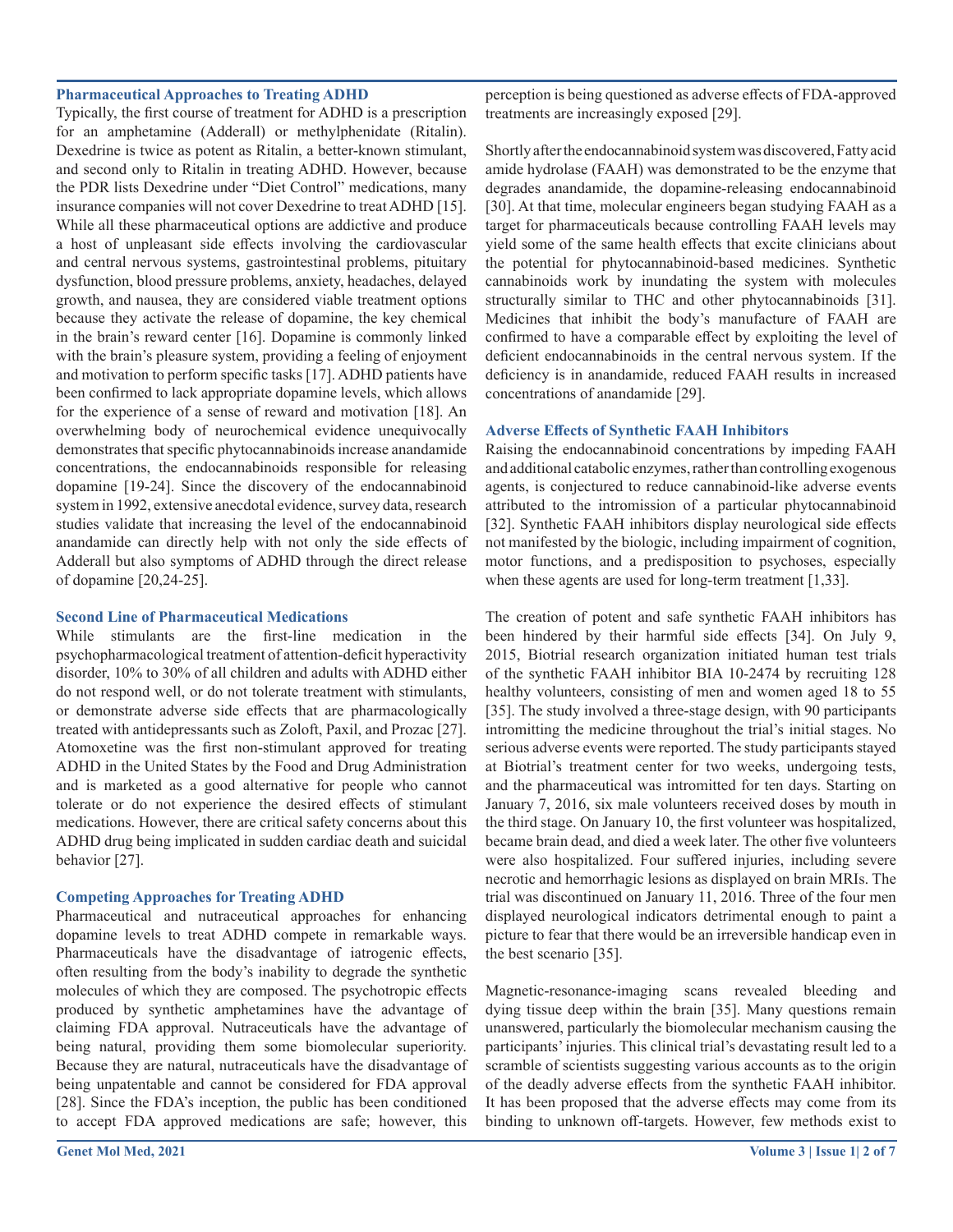foresee cellular off-target effects resulting from the drug binding to biological assemblies and their associations with diseases [36]. Due to the lack of understanding of the endocannabinoid system by scientists barred from learning about it in college, they missed the mark when attempting to explain what the off-targets of FAAH inhibitors might be and how these off-targets affect the systemlevel response [37].

#### **Degradation of Synthetic and Biologic FAAH inhibitors**

 FAAH inhibitors are designed to remove FAAH proportionally, thereby increasing the concentration of anandamide naturally produced by the body. Enough is now known about biomolecular psychology and the endocannabinoid system to hypothesize about the mechanism by which synthetic molecules cause neurological damage [29]. The side effects are likely not a byproduct of FAAHinhibition directly, but rather the result of biologic enzymes being incapable of effectively degrading synthetic FAAH inhibitors. Biologic FAAH inhibitors demonstrate significant variances in their molecular composition compared with their synthetic counterparts [32]. The differences in the molecular structures may explain variances in the safety profiles between the artificial and the biological. These differences are related to the time it takes for the FAAH inhibitors to degrade. Information is deficient concerning what enzyme degrades synthetic or biologic FAAH inhibitors, and this is an area where further research is warranted (Figure 1).

Technological restrictions, coupled with a suppression of research of biologic cannabinoids at many major research universities, have resulted in an inadequate understanding of the endocannabinoid system. A difference in these degradation rates would clarify the variance in adverse effects between biologic and synthetic FAAH inhibitors. Despite robust and well-accepted evidence regarding the efficacy of supplementing biologic cannabinoids to treat deficiencies of endocannabinoids, the application of this knowledge is still in its beginning stages [38-40].

#### **Comparing Pharmaceutical and Nutraceutical Approaches in Treating ADHD**

What we know about manipulating endocannabinoid tone in the treatment of ADHD is elementary but somewhat convoluted. The endocannabinoid primarily responsible for the release of dopamine is anandamide (AEA), and increased levels of this molecule demonstrate therapeutic value [41]. While dopamine deficiency has long been known to be a significant contributor to ADHD manifestation, a chronic deficit of serotonin has also been shown to trigger symptoms of ADHD [42].

The synthetic approach provides two methods of increasing dopamine levels in subjects with ADHD, one exogenous (stimulants and amphetamines) and one endogenous (FAAH inhibitors). Both approaches result in undesirable side effects resulting from the



**Figure 1:** Chemical structures of Synthetic (A) and Naturally Occurring FAAH Inhibitors (B).

A) Selective and potent synthetic FAAH inhibitors. B) Chemical structures of naturally occurring FAAH inhibitors from various plant sources: Biochanin A, Formonetin, Daidzein, and Genistein (flavonoids found in red clover; Trifolium pretense), Myristicin (nutmeg, anise, parsley, dill), Kaempferol (broccoli, tomatoes, grapes, green tea), Pelargonidin (all berries, plums, pomegranates), Guineensine (alkaloid found in log pepper; Piper longum); Macamides N-Benzylstearamide and (N-BenzylOctadeca-9Z, 12Z-dienamide (Maca, Lepidium meyenii). Courtesy Jana Sharp.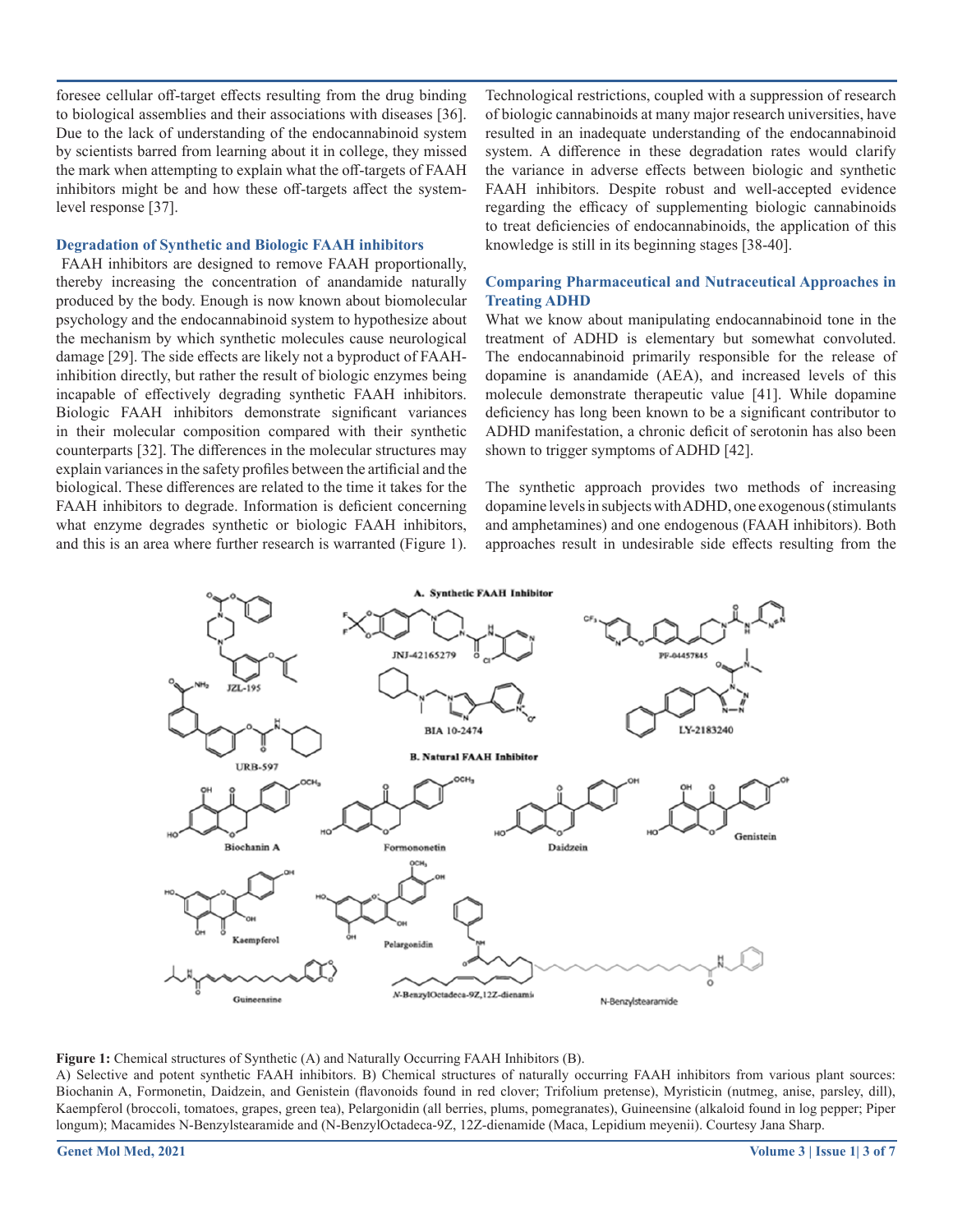body's inability to degrade them. The nutraceutical approach allows for exogenous and endogenous techniques for increasing dopamine, and the organic composition of biological molecules allows the body to efficiently degrade them, minimizing these adverse effects. Synthetic stimulants and amphetamines are thought to work because they increase dopamine levels exogenously, and synthetic FAAH inhibitors work by inhibiting anandamide's degradation in the nervous system, endogenously increasing the production of dopamine [32].

The nutraceutical methodology increases the production of dopamine in similar ways. The phytocannabinoids CBC, CBN, THC, and CBG activate anandamide receptors, thereby exogenously increasing dopamine concentrations, while CBD exogenously releases serotonin [43]. Natural FAAH inhibitors work endogenously by inhibiting the degradation of anandamide in the nervous system, thereby increasing dopamine production.

## **Comparing Dosing Philosophies of Pharmaceutical and Nutraceutical CBD**

Restrictive laws and limited funding create difficulties in conducting clinical dosing trials with biologic cannabinoids. Limited data is available on phytocannabinoids' safety profiles for both adults and children. A one-year study enrolled 214 children throughout the United States with treatment-resistant epilepsy where these children required multiple medications and were experiencing repeated breakthrough seizures [44]. These subjects were given CBD in huge doses of 25-50-mg/kg/day, much larger than typically needed to treat other disorders such as ADHD, anxiety, inflammation, or insomnia. Assuming the child was only 45 pounds, this dose is equivalent to 500-1000mg of CBD every day over the course of a year. This provides reassurance that if a dose of 1000-mg is safe for a child to take daily over one year, much lower doses are safe as well [44]. The U.S. Food and Drug Administration & the European Medicines Agency used this study to determine acceptable doses of CBD preparations for treating seizures in children with Dravet & Lennox-Gastaut syndromes while also approving CBD for use in neonatal asphyxia. This justifies to medical authorities in the United States & Europe the benefits CBD can offer the newborn and pediatric population outweighs the risks in doses up to 1000mg [44]. Most endocannabinoid deficiency and autoimmune disorders are effectively treated with much lower CBD doses than the 1000mg threshold. Physicians generally advise a 30-pound toddler to take 15-30 mg of CBD per day [45].

The nutraceutical approach to treating ADHD utilizes both an endogenous and exogenous approach, employing the phytocannabinoids CBC and CBG to increase dopamine levels exogenously and CBD to exogenously facilitate the release of serotonin. This approach also utilizes Biochanin A, a natural FAAH inhibitor, to endogenously increase dopamine levels by inhibiting the degradation of anandamide. Biochanin A is an isoflavone predominately found in red clover. It has exhibited various medicinal activity, including anti-inflammatory, estrogenmimicking, glucose lipid modulatory activity, also cancer preventive and neuroprotective benefits [46-55]. Biochanin A is

also a mixed-type inhibitor of FAAH, demonstrating low micro molar potencies towards the rat, mouse, and recombinant human FAAH, without the side effects generally related to its artificial counterparts. It has drawn extensive attention from researchers in recent years owing to the broad spectrum of its pharmacological action, many related to its activity as a natural inhibitor of fatty acid amide hydrolase. FAAH is the enzyme accountable for the metabolism (degradation) of the endogenous cannabinoid receptor ligand anandamide (AEA) and various other endogenous fatty acid amides, demonstrating a distribution consistent with its role in regulating their effects at their released sites of action. This is the mechanism responsible for the effectiveness Biochanin A exhibits in treating multiple endocannabinoid deficiency disorders, including Post Traumatic Stress Disorder, Autism, Attention-Deficit/Hyperactivity Disorder, Alzheimer's disease, Multiple Sclerosis, Dementia, Parkinson's disease, Huntington's disease, and scores of other nervous system disorders resulting from deficiencies in anandamide [55-57].

## **Issues of Bioavailability**

Biochanin A has drawn researchers' considerable attention due to its wide array of pharmacological actions, including its neuroprotective, anticancer, antioxidant, anti-inflammatory, osteogenic, and anti-hyperglycemic properties [57]. Even though this isoflavone's therapeutic potential is intriguing, it is considered limited due to its truncated oral bioavailability. As is frequently the case in scientific endeavors associated with biomolecular psychology, an innovative approach must be devised to adapt to this identified limitation. Biochanin A has low solubility, which interferes with its oral absorption [57]. While oral intromission is typical for nutraceuticals, a more effective method of ingestion has been developed. Transdermal patches distribute a specific dose of medicine into the bloodstream via a porous membrane. An advantage of a transdermal delivery system is that it delivers a measured release of the compound into the subject. Many pharmaceuticals are currently available in transdermal patch form, and this delivery method can readily be appropriated to enhance the bioavailability of nutraceuticals such as Biochanin A [57].

## **Summary**

Research has consistently demonstrated that the endocannabinoid system is fundamental for emotional homeostasis and cognitive functions correlating to the development of various physical and psychological disorders [4]. Behavior genetics, molecular genetic studies, and biomolecular psychology have converged to reveal both genetic and nongenetic factors contribute to the development of ADHD. Targeting the endocannabinoid system in treating ADHD exposes the dopamine system's dysfunction as a proposed explanation of the clinical manifestations of ADHD [14].

Current pharmaceutical options that treat ADHD, such as Ritalin and Adderall, are addictive and produce a host of unpleasant adverse events; however, they are considered viable treatment options because they activate the release of dopamine [15]. An astonishing 10% to 30% of all children and adults with ADHD either do not respond well or do not tolerate treatment with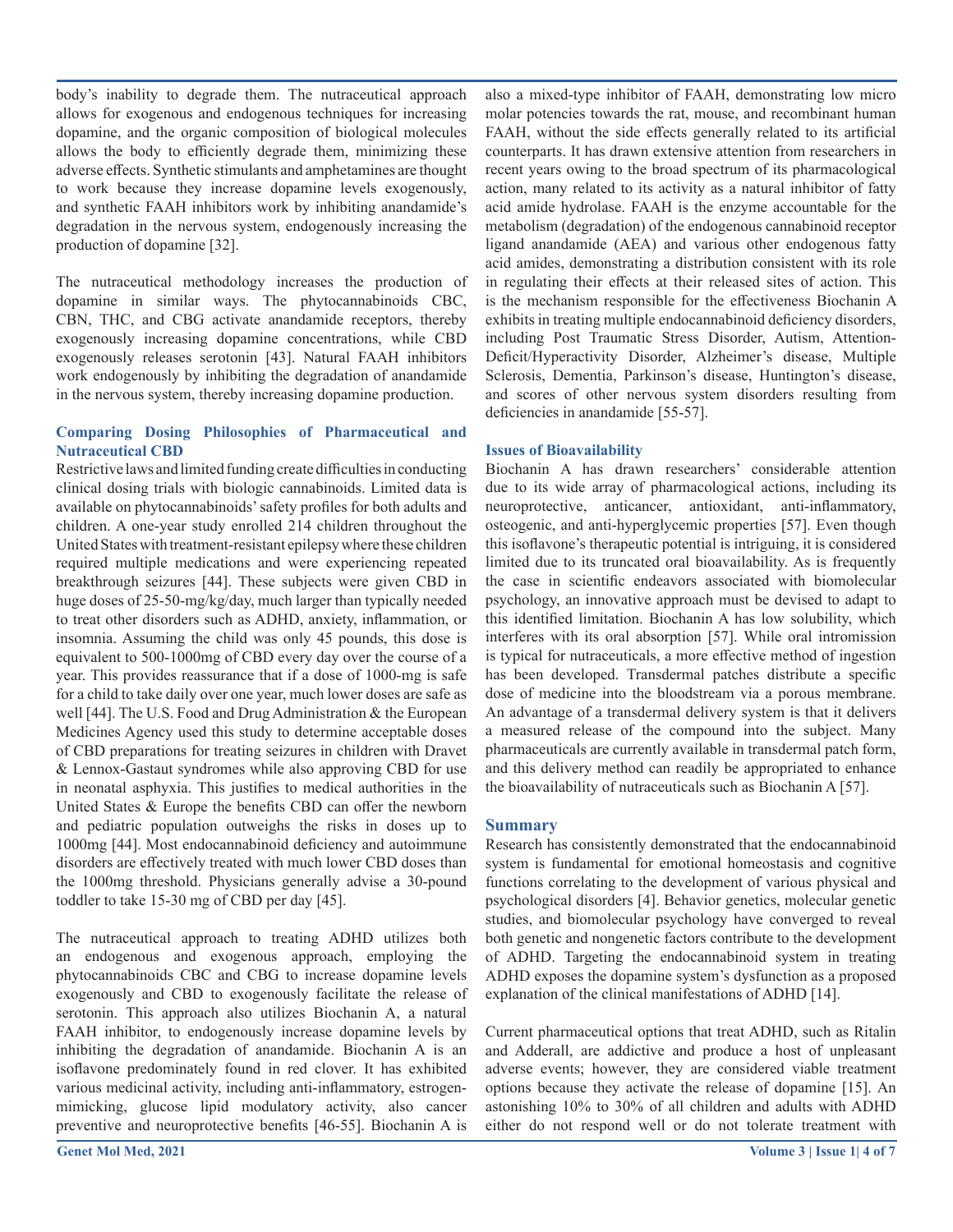stimulants nor display adverse effects. These side effects are treated with antidepressants, with Zoloft, Paxil, and Prozac being the most widely prescribed [16].

Research studies validate that increasing the endocannabinoid anandamide (AEA) level can directly combat the side effects of Adderall and symptoms of ADHD by the direct release of dopamine [25]. Ample neurochemical evidence unequivocally establishes that specific phytocannabinoids increase anandamide concentrations, the endocannabinoids responsible for releasing dopamine [19-24]. ADHD patients have been confirmed to lack appropriate dopamine levels, which allows for the experience of a sense of reward and motivation [25].

Nutraceuticals have the disadvantage of being unpatentable because they are natural and cannot be considered for FDA approval. The psychotropic effects produced by synthetic amphetamines have the advantage of claiming FDA approval. The public has been conditioned to believe "FDA approved" means safe, although this perception is becoming questioned, as adverse effects of FDAapproved medications are increasingly exposed [28].

Fatty acid amide hydrolase (FAAH) is identified as the enzyme that degrades anandamide, the dopamine-releasing endocannabinoid [29]. Medications that inhibit the body's production of FAAH are hypothesized to have a similar effect by increasing the concentration of deficient endocannabinoids in the central nervous system. If the deficiency is in anandamide, reduced FAAH results in its increased concentration [29].

Synthetic FAAH inhibitors exhibit neurological adverse events not manifested by the biologic, including impairment of motor functions, cognition, and a predisposition to psychoses, especially when these agents are used for long-term treatment [1,33]. The creation of potent and safe synthetic FAAH inhibitors has been hindered by their harmful side effects [34]. Scientists missed the mark when attempting to explain the off-targets of FAAH inhibitors and how these off-targets affect the system-level response [37].

Enough is now known of the endocannabinoid system and biomolecular psychology to theorize about the mechanism by which synthetic compounds cause neurological damage [32]. Information is lacking concerning what enzyme degrades either synthetic or biologic FAAH inhibitors. This is an area where further research is warranted. A difference in these degradation rates would clarify the variances in the synthetic and biologic FAAH inhibitors' adverse effects. The science regarding the efficacy of supplementing phytocannabinoids to treat endocannabinoid deficiency disorders is robust and well accepted; however, utilization of this knowledge is still in its infancy [38-40]. The synthetic approach provides two methods of increasing dopamine levels in subjects with ADHD, one exogenous (stimulants and amphetamines) and one endogenous (FAAH inhibitors). Both approaches result in undesirable side effects resulting from the body's inability to degrade them. A chronic deficit of serotonin has also been shown to trigger symptoms of ADHD [42].

The nutraceutical methodology increases the production of dopamine in similar ways. The phytocannabinoids CBC, CBN, THC, and CBG activate anandamide receptors, thereby exogenously increasing dopamine concentrations, while CBD exogenously releases serotonin [43]. The nutraceutical approach utilizes Biochanin A, a natural FAAH inhibitor, to endogenously increase dopamine levels by inhibiting the degradation of anandamide. It has exhibited various medicinal benefits, including anti-inflammatory, estrogen mimicking, and glucose lipid modulatory activity, in addition to cancer-preventives and neuroprotectant properties [46-55]. A variety of pharmaceuticals is available in transdermal patch form, and this delivery method can readily be appropriated to boost the bioavailability of nutraceuticals [57].

## **References**

- 1. Ahn K, McKinney MK, Cravatt BF. Enzymatic pathways that regulate endocannabinoid signaling in the nervous system. Chemical Reviews. 2008; 108: 1687-1707.
- 2. Cooper RE, Williams E, Seegobin S, et al. Cannabinoids in attention-deficit/hyperactivity disorder a randomizedcontrolled trial. European Neuro psychopharmacology. 2017; 27: 795-808.
- 3. Asherson P, Buitelaar J, Faraone SV, et al. Adult attentiondeficit hyperactivity disorder: key conceptual issues. The Lancet Psychiatry. 2016; 3: 568-578.
- 4. Ibarra-Lecue I, Pilar-Cuéllar F, Muguruza C, et al. The endocannabinoid system in mental disorders. Evidence from human brain studies. Biochemical Pharmacology. 2018; 157: 97-107.
- 5. Faraone S, Perlis R, Doyle A, et al. Molecular genetics of attention-deficit/hyperactivity disorder. Biological Psychiatry. 2005; 57: 1313-1323.
- 6. Centonze D, Bari M, Di Michele B, et al. Altered anandamide degradation in attention-deficit/hyperactivity disorder. Neurology. 2009; 72: 1526-1527.
- 7. Fezza F, Bari M, Florio R, et al. Endocannabinoids related compounds and their metabolic routes. Molecules. 2014; 19: 17078-17106.
- 8. Karhson DS, Krasinska KM, Dallaire JA, et al. Plasma anandamide concentrations are lower in children with autism spectrum disorder. Molecular autism. 2018; 9: 18.
- 9. huhathasan N, Dufort A, MacKillop J, et al. The use of cannabinoids for sleep: A critical review on clinical trials. Experimental and Clinical Psychopharmacology. 2019; 27: 383-401.
- 10. Neumeister A, Normandin M D, Pietrzak R H, et al. Elevated brain cannabinoid CB1 receptor availability in post-traumatic stress disorder a positron emission tomography study. Molecular Psychiatry. 2013; 18: 1034-1040.
- 11. Pál P, George K. Modulating the endocannabinoid system in human health and disease: successes and failures. The FEBS Journal. 2013; 9: 1918.
- 12. Smith SC, Wagner MS. Clinical endocannabinoid deficiency CECD revisited: can this concept explain the therapeutic benefits of cannabis in migraine, fibromyalgia, irritable bowel syndrome and other treatment-resistant conditions. Neuro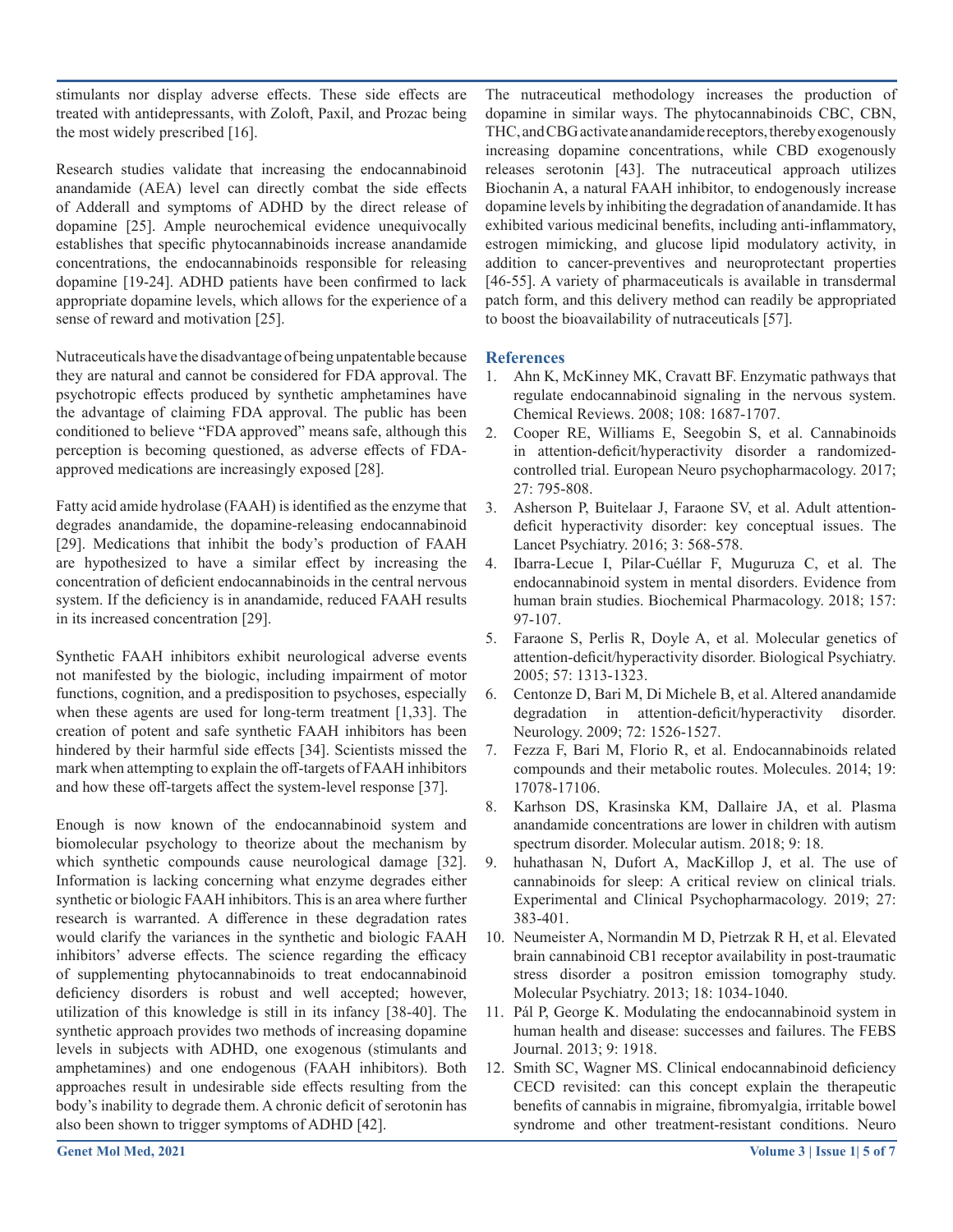Endocrinology Letters. 2014; 35: 198-201.

- 13. Stumm C, Hiebel C, Hanstein R, et al. Cannabinoid receptor 1 deficiency in a mouse model of Alzheimer's disease leads to enhanced cognitive impairment despite of a reduction in amyloid deposition. Neurobiology of Aging. 2013; 34: 2574- 2584.
- 14. Giuffrida A, Parsons LH, Kerr TM, et al. Dopamine activation of endogenous cannabinoid signaling in dorsal striatum. Nature Neuroscience. 1999; 2: 358.
- 15. Antshel KM, Hargrave TM, Simonescu M, et al. Advances in understanding and treating ADHD. BMC Medicine. 2011; 9: 72-83.
- 16. Shier AC, Reichenbacher T, Ghuman HS, et al. Pharmacological treatment of attention deficit hyper activity disorder in children and adolescents: clinical strategies. Journal of central nervous system disease. 2012; 5: 1-17.
- 17. Wilker S, Pfeiffer A, Elbert T, et al. Endocannabinoid concentrations in hair are associated with PTSD symptom severity. Psycho neuroendocrinology. 2016; 67: 198-206.
- 18. Blum K, Chen AL, Braverman ER, et al. Attention-deficithyperactivity disorder and reward deficiency syndrome. Neuropsychiatric disease and treatment. 2008; 4: 893-918.
- 19. Chen J, Marmur R, Pulles A, et al. Ventral tegmental microinjection of !D–9-tetrahydrocannabinol enhances ventral tegmental somatodendritic dopamine levels but not forebrain dopamine levels: Evidence for local neural action by marijuana's psychoactive ingredient. Brain Research. 1993; 621: 65-70.
- 20. Di Marzo V, Melck D, Bisogno T, et al. Endocannabinoids endogenous cannabinoid receptor ligands with neuromodulatory action. Trends in Neurosciences. 1998; 21: 521.
- 21. Malone DT, Taylor DA. Modulation by 19. Fluoxetine of striatal dopamine release following Delta9-tetrahydrocannabinol: a micro dialysis study in conscious rats. British Journal of Pharmacology. 1999; 128: 21.
- 22. Tanda G, Pontieri FE, Di Chiara G. Cannabinoid and heroin activation of mesolimbic dopamine transmission by a common mu1 opioid receptor mechanism. Science. 1997; 276: 2048- 2050.
- 23. Cheong Ton J M Ng, Gerhardt GA, Friedemannet M, et al. The effects of !D–9-tetrahydrocannabinol on potassiumevoked release of dopamine in the rat caudate nucleus: An in vivo electrochemical and in vivo microdialysis study. Brain Research. 1988; 451: 59-68.
- 24. Volkow ND, Wang GJ, Kollins SH, et al. Evaluating dopamine reward pathway in ADHD: clinical implications. JAMA. 2009; 302: 1084-1091.
- 25. Beltramo M, de Fonseca FR, NavarroM, et al. Reversal of dopamine D 2 receptor responses by an anandamide transport inhibitor. The Journal of Neuroscience. 2000; 20: 3401-3407.
- 26. Devane WA, Hanus L, Breuer A, et al. Isolation and structure of a brain constituent that binds to the cannabinoid receptor. Science. 1992; 258: 1946-1949.
- 27. Capuano A, Scavone C, Rafaniello C, et al. Atomoxetine in the treatment of attention deficit hyper activity disorder and

suicidal ideation. Expert Opinion on Drug Safety. 2014; 13: S69-S78.

- 28. Santini A, Cammarata SM, Capone G, et al. Nutraceuticals: opening the debate for a regulatory framework. British journal of clinical pharmacology. 2018; 84: 659-672.
- 29. Dawson DA. The psychosocial and biological aspects of synthetic and natural FAAH inhibitors. Edelweiss Journal of Biomedical Research and Review. 2019; 1: 6-11.
- 30. Oz M, Jaligam V, Galadari S, et al. The endogenous cannabinoid, anandamide, inhibits dopamine transporter function by a receptor-independent mechanism. Journal of Neurochemistry. 2010; 112: 1454-1464.
- 31. Deutsch DG, Chin SA. Enzymatic synthesis and degradation of anandamide, a cannabinoid receptor agonist. Biochemical Pharmacology. 1993; 46: 791-796.
- 32. Dawson DA. Synthetic cannabinoids organic cannabinoids the endocannabinoid system and their relationship to obesity diabetes and depression. Journal of Molecular Biology. 2018; 7: 219.
- 33. Eva MS, Toshiaki AF, Julian T, et al. Systematic review and meta-analysis of cannabis treatment for chronic pain. Pain Medicine. 2009; 10: 1353-1368.
- 34. Butler D, Callaway E. Scientists in the dark after French clinical trial proves fatal. Nature. 2016; 529: 263-264.
- 35. Kaur R, Sidhu P, Singh S. What failed BIA 10-2474 Phase I clinical trial? Global speculations and recommendations for future Phase I trials. Journal of Pharmacology & Pharmacotherapeutics. 2016; 7: 120-126.
- 36. Dider S, Ji J, Zhao Z, et al. Molecular mechanisms involved in the side effects of fatty acid amide hydrolase inhibitors: a structural phenomics approach to proteome-wide cellular offtarget deconvolution and disease association. NPJ Systems Biology and Applications. 2016; 10: 16023.
- 37. Mallet C, Dubray C, Dualé C. FAAH inhibitors in the limelight, but regrettably. International Journal of Clinical Pharmacology and Therapeutics. 2016; 54: 498-501.
- 38. Hill MN, Campolongo P, Yehuda R, et al. integrating endocannabinoid signaling and cannabinoids into the biology and treatment of posttraumatic stress disorder. Neuro psychopharmacology. 2018; 43: 80-102.
- 39. Morena M, Patel S, Bains JS, et al. Neurobiological interactions between stress and the endocannabinoid system. Neuro psychopharmacology. 2016; 41: 80-102.
- 40. Ney LJ, Matthews A, Bruno R, et al. Cannabinoid interventions for PTSD Where to next? Progress in Neuro psychopharmacology & Biological Psychiatry. 2019; 93: 124- 140.
- 41. Zou S, Kumar U. Cannabinoid receptors and the endocannabinoid system: Signaling and function in the central nervous system. International Journal of Molecular Sciences. 2018; 19: 833.
- 42. Banerjee E, Nandagopal K. Does serotonin deficit mediate susceptibility to ADHD? Neurochemistry International. 2015; 82: 52-68.
- 43. de Mello Schier AR, de Oliveira Ribeiro NP, Coutinho DS, et al. Antidepressant-like and anxiolytic-like effects of